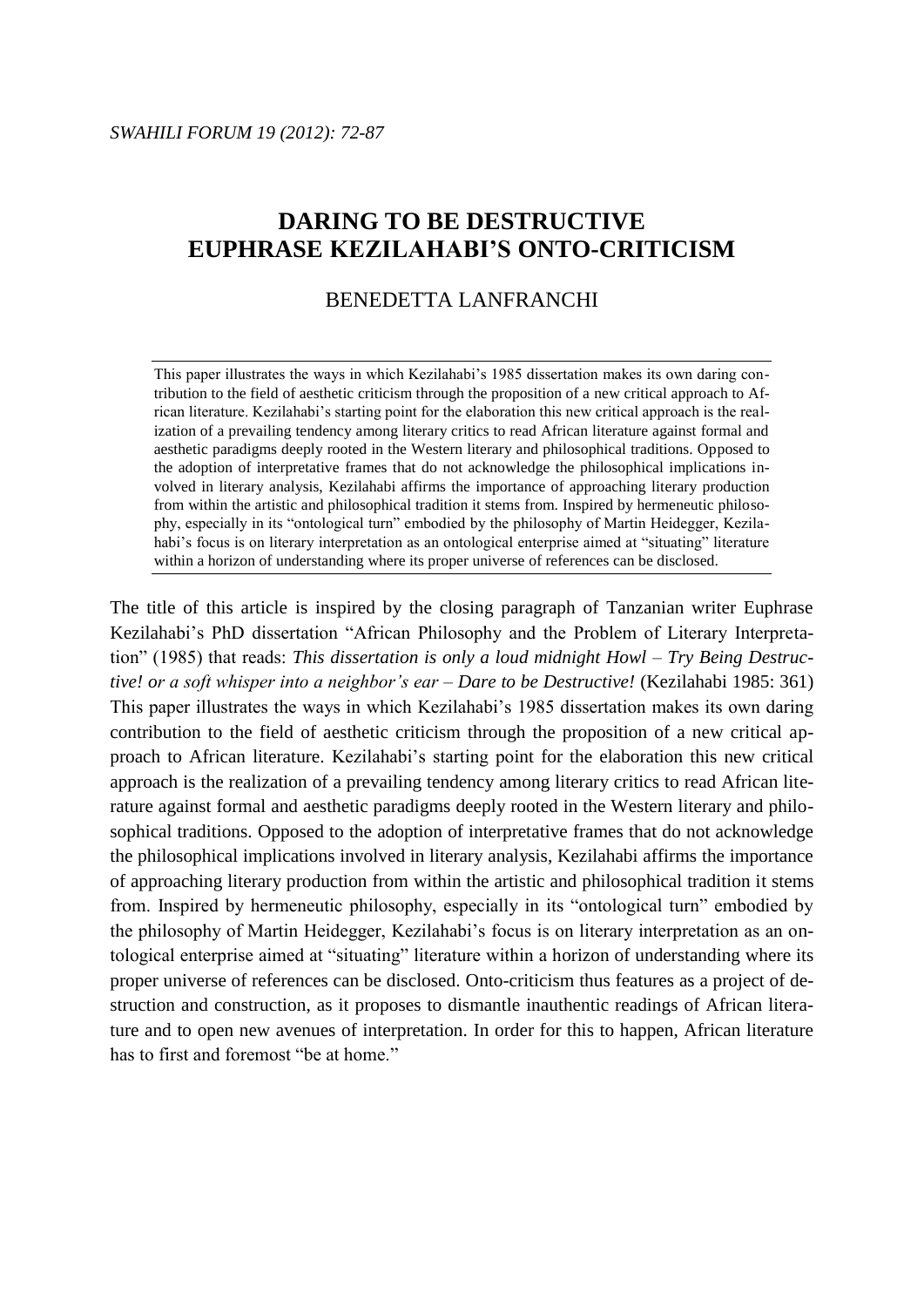# **Introduction**

Euphrase Kezilahabi was born in 1944 in Namangondo, Tanzania. He has written numerous works of literature in Swahili and is considered one of the most prominent contemporary writers in Tanzania (Diegner 2002).

Diegner divides Kezilahabi"s ouvre into two creative periods. The first period comprises the early novels *Rosa Mistika* (1971), *Kichwamaji* (1974), *Dunia Uwanja wa Fujo* (1975), *Gamba la Nyoka* (1979), the drama *Kaputula Marx* (written in 1979 and published in 1999), the collections of poetry *Kichomi* (1974) and *Karibu Ndani* (1988) and the short stories *Wasubiri Kifo* (1976), *Mayai-Waziri wa Marahad*i (1978) and *Cha Mnyonge Utakitapika Hadharani* (1985) and is characterized by "a relatively simple style" that may be termed "realism," where the aim is to "transport complex themes in a simple language so that he will be read and understood by as many people as possible" (Diegner 2002: 45). The caesura between Kezilahabi"s two literary periods is the novella *Nagona* published in 1990 and soon followed by *Mizingile* in 1991. In these two works "Kezilahabi deepens his studies of philosophy and psychology and changes his style completely so that these novellas are much more difficult to understand. The setting is no longer a realistic one, but a description of symbolic landscapes beyond space and time." (Ibid: 46)

Following Diegner's classification of Kezilahabi's ouvre, it is interesting to note that his doctoral dissertation falls precisely between the two periods. It is particularly interesting to read the shift in his writing in terms of "symbolic landscapes beyond space and time" in connection with his philosophical theory of onto-criticism in "African Philosophy and the Problem of Literary Interpretation" that strongly links the question of knowledge to aesthetic expression and interpretation. Breaking with the Western epistemological tradition, which according to Kezilahabi lies at the heart of all literary criticism, he proposes a "dismantling [of] the resemblance of language to the world" (Kezilahabi 1985: 217) thus strongly challenging the philosophical validity of realism in literary production.

Kezilahabi sees literary criticism as rooted in the Western philosophical tradition, particularly in the elaboration of the concepts of time and subject and object. By critically engaging with this tradition he opens a new critical space not only for Swahili and African literature but also for aesthetic theory in general. In his article "Signs of New Features in the Swahili Novel," Khamis writes that "[…] a number of Swahili novels written from the 1990s to date, have detached themselves in various ways from hitherto Swahili novels written following the mainstream realist mode. This "new" novel seems to "pervasively" adopt the fantastic, magical, and postmodernist tendencies that […] adequately capture the cacophony and decay of the East African societies" (Khamis 2002: 91). Though Khamis attributes this shift mainly to political, economic and social events taking place in Kenya and Tanzania, it would be inter-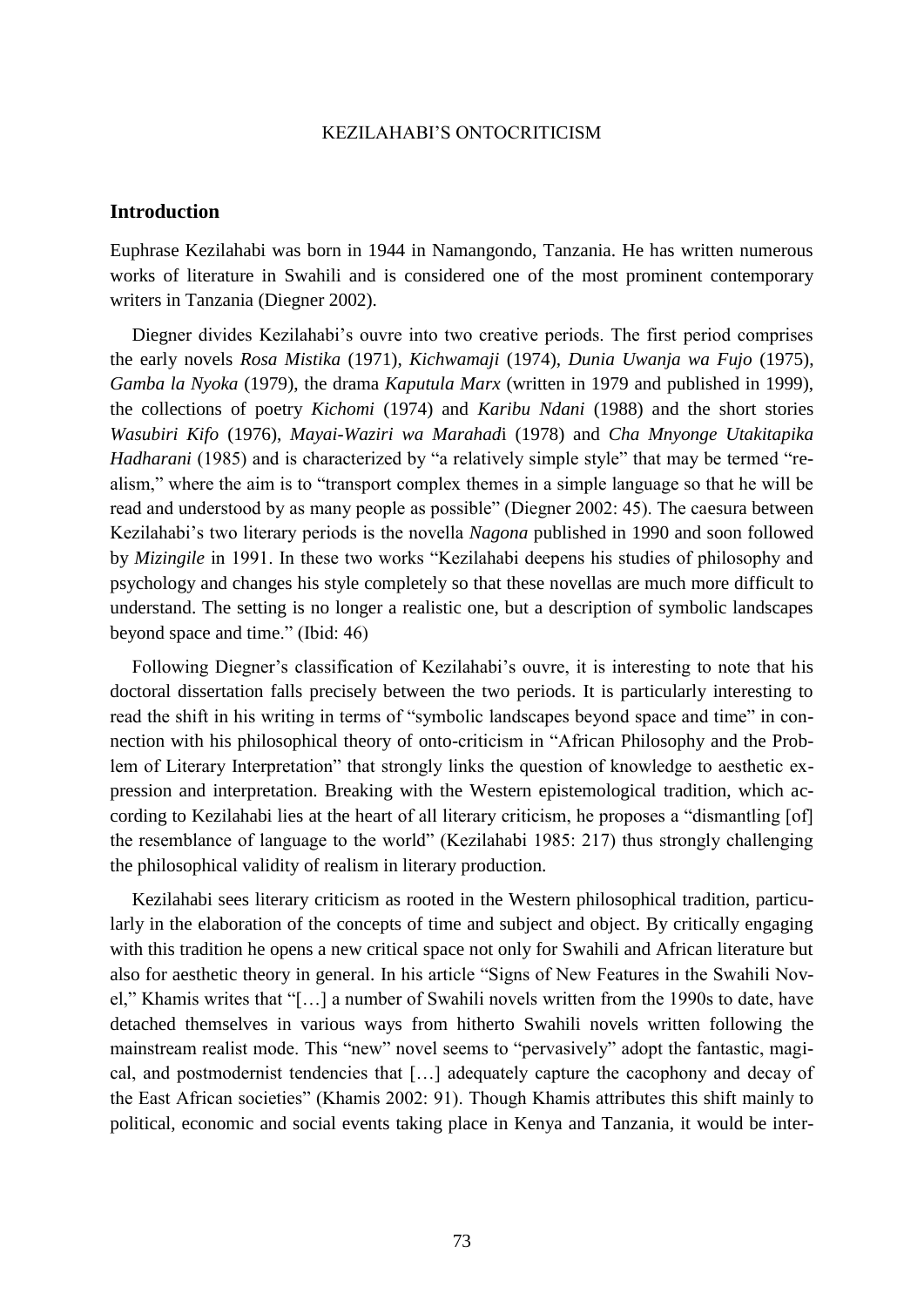esting to analyse the measure in which Kezilahabi"s ontological stance may have contributed to new features in Swahili literature, though this will have to be the subject of another paper.<sup>1</sup>

# **Literary interpretation and the question of time**

 $\overline{a}$ 

Kezilahabi uncompromisingly asserts that the prevailing notion of time in Western philosophy and literature has been a linear and progressive concept. This concept is clearly manifest in the centrality of the journey motif in the Western literary tradition, which Kezilahabi traces all the way back to the Epic of Gilgamesh, through the Homeric poems, the Bible and up to contemporary literature such as *Gulliver's Travels* and *Robinson Crusoe*.

Kezilahabi also associates this concept of time with what he describes as the Western world-view, based on the four pillars of Judeo-Christianity, economic control, science-technology and bureaucracy. This interpretation highlights the link between a progressive conception of time and hegemonic power, a fact that makes it all the more problematic to read African literature against a Western concept of time.

Kezilahabi describes the journey motif in literature as *value laden* - "an idealistic form of progress and amelioration" (Kezilahabi 1985: 179) - where the future dimension represents an ideal state of being towards which the characters of a literary work *should* tend and where states of being are judged against an ideal.

Against linear and progressive notions of time, Kezilahabi upholds philosopher John S. Mbiti's concept of time as cyclical and existential. Mbiti's notion that "time has to be experienced in order to make sense or become real" (Mbiti 1969: 17) is exemplified in his idea of "phenomenon calendars" that link time to events. If time is constituted by lived experience and by the manifestation of events, the present moment is held to be of the utmost importance because the now is the time of lived experience. Being and Becoming are thus not separated by time but are lived in the present moment and it is precisely this non-separation that constitutes what Kezilahabi calls "the eternal now," which is realized in aesthetic experience through ritual, magic, music and poetry.

Critics approaching African literature who fail to understand the aesthetic tradition that the literature is rooted in will never gain a deep understanding the literature, as aesthetic canons

 $<sup>1</sup>$  I presented this paper at the 2012 Swahili Colloquium in Bayreuth and the debate that followed raised the ques-</sup> tion of the relationship between Kezilahabi"s philosophical position and the emergence of the genre of magical realism in Swahili literature. There seems to be a very interesting link between Kezilahabi"s proposition to break with linear conceptions of time in literature, for example, and the settings of many of the Swahili novels that were discussed in the course of the Colloquium, such as his own *Nagona* and *Mizingile*, his former student Said Ahmed Mohamed Khamis"s *Dunia Yao* and Kyallo Wamitila"s *Ziraili na Zirani* where characters traverse temporal and spatial dimensions in an almost magical fashion, in defiance of the constraints of physics and logic. Unfortunately, my own lack of knowledge of Swahili has prevented me from making further connections between Kezilahabi"s theoretical writings and his creative writings, though it is something I would like to look into in more depth.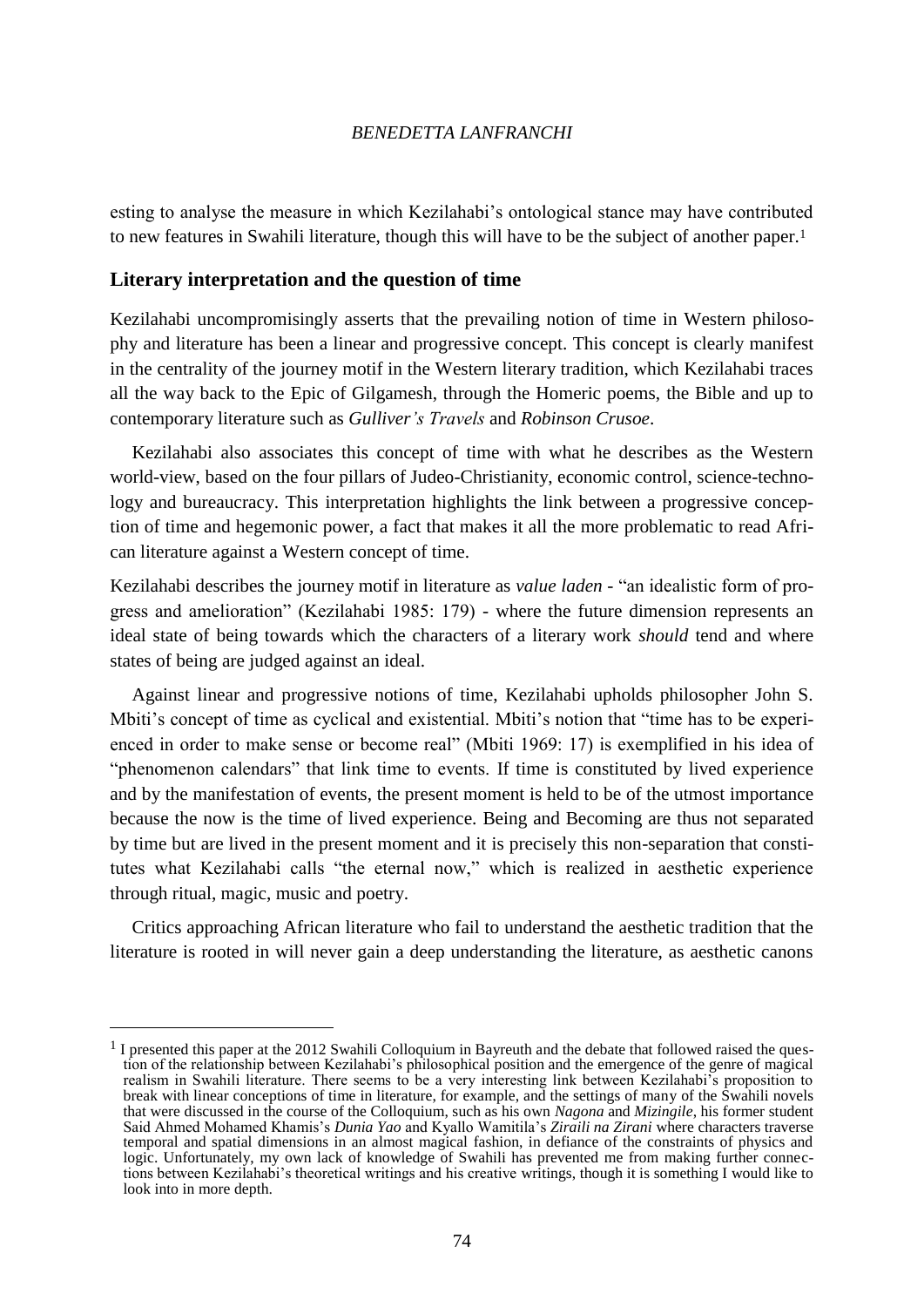are not only revealing of preferred genres, styles and literary devices but also of profound philosophical conceptions such as those of time.

Kezilahabi's notion of "bifocalism" is another essential aspect of time in African literature. On the one side Kezilahabi upholds the idea that a proper critical engagement with African literature should take into account the philosophical and literary tradition the literature stems from, for without this "situatedness" the piece will not be truly revealing. Just as European literary criticism engages with texts by applying major philosophical, psychoanalytical and stylistic interpretations from its own tradition, so African literature must be read within its horizon of references that includes a tradition and a history prior to any significant encounter with the West. At the same time, contemporary African literature is very much produced in a situation of encounter and this is where the idea that African literary criticism has to be bifocal is so fundamental.

Kezilahabi believes that one of the major challenges for African writers and critics has been that of acknowledging tradition without turning it into a reified and static "essence." He holds this to be "one of the greatest errors of our age" (Kezilahabi 1985: 356) which has been perpetuated by the ethnophilosophers.<sup>2</sup>

What African philosophers and African writers have been dealing with for a long time past is a philosophy of the residuum based on what Theodor Adorno has called "concept mummies." […] they have been searching for African essences buried in the past and brought them forward to the modern world as residues and as living remains that can regenerate the present generation. To them, colonialism, monopoly capitalism, are mere appearances that may pass and go leaving the African essence intact. (Ibid: 356)

Kezilahabi calls this attempt at preserving essences "a fascist enterprise" (Ibid: 356) because it tries to fix the spirit of a people into simplistic and romanticized elements drawn from the past. Moreover, these simplistic elements do not prove useful in grasping and resolving the present day challenges facing the African continent.

Africa will, therefore, have to settle for a concept of time which is both linear and cyclical and keep in the race while at the same time doing violence to everything that suffocates free will and will to power, or even "will not to will". Modern African literature will have to take this course as well, and be counter-hegemonic in nature. Time in modern African literature is time of reaction and response [...]. (Ibid: 182)

Contrary to these claims of one-dimensional African life, Kezilahabi proposes that African literary criticism be *bi-focal*: inward and outward looking - centered on the African experi-

 $2$  The term ethnophilosophy is used in African philosophical scholarship to denote the works of certain writers in African philosophy (particularly the early ones such as Placide Temples, Alexis Kagame, Leopold Sédar Senghor) who are seen as constructing ontological, epistemological and moral theories on ethnographic grounds. Samuel Oluoch Imbo defines as ethnophilosophers as those according to whom "philosophy is to be found embedded in the mythical, linguistic, and religious world views of different cultures" (Imbo 1998: 8). Among ethnophilosphy"s strongest critics are Paulin Hountoundji and Marcien Towa.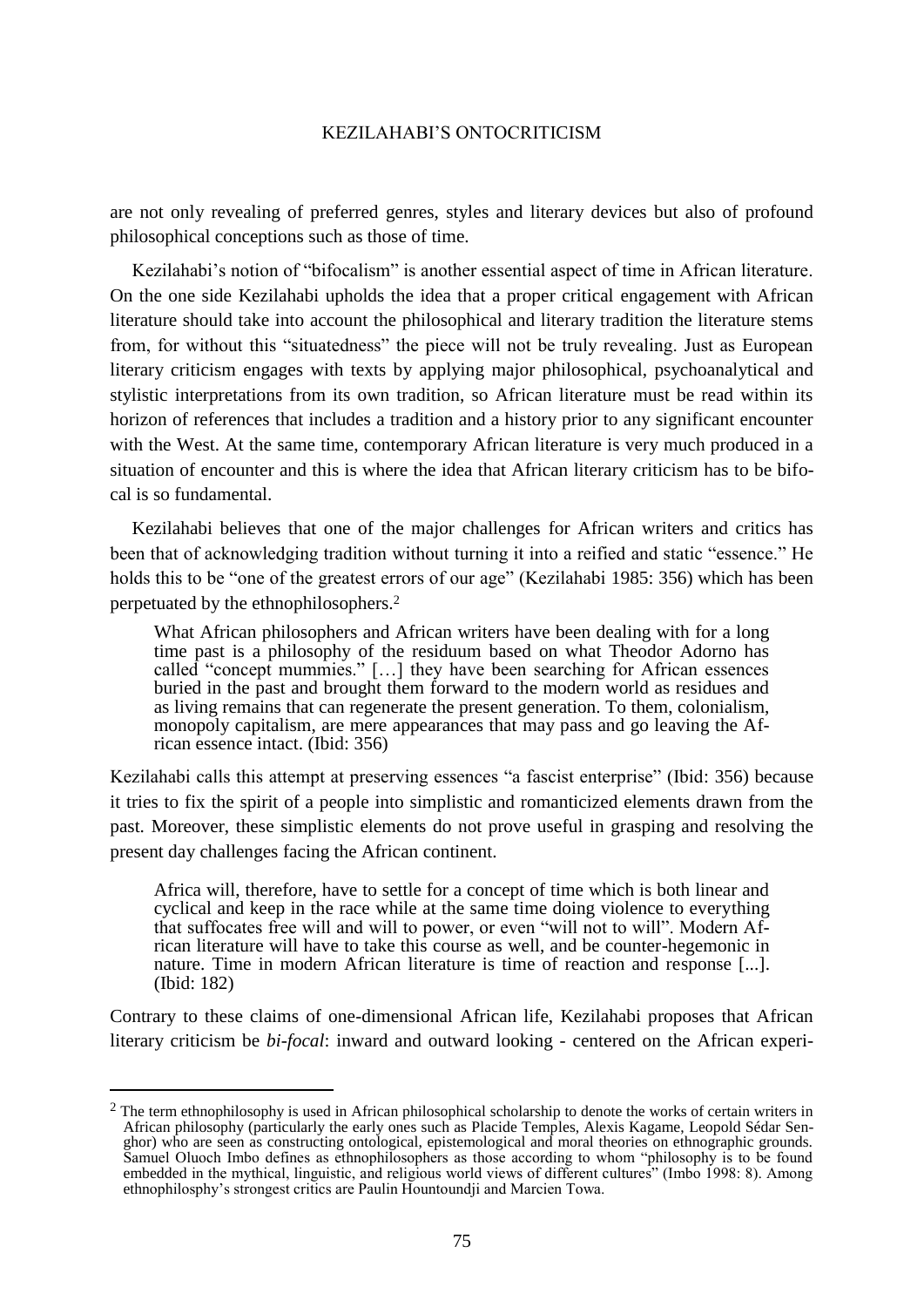ence that *includes* the encounter with the West. This means understanding and living two different concepts of time, not only because Western time has de facto entered the African landscape, but also because failing to recognize this would result into an impossibility to challenge it.

# **Literary interpretation and the question of subject and object**

The other fundamental Western philosophical concept that Kezilahabi sees as reflected in literary criticism is the subject and object dichotomy.

This is a central theme of much of the early African philosophical inquiry,<sup>3</sup> particularly in the philosophy of Négritude and in the thought of Leopold Sédar Senghor, which viewed the Western philosophical tradition as having alienated the two terms in question from one another, creating a deep tear between the human subject and the surrounding world. Senghor criticizes the Western epistemological tradition for basing the possibility for knowledge on the separation of subject and object (Senghor 1965).

This epistemological stance is seen as exemplified in the modern philosophical tradition beginning with Renée Descartes and enshrined in the ideals of the Enlightenment that upheld the Cartesian concept of "clear and distinct ideas" where understanding is achieved through the purging of subjective elements from objective data, and knowledge is attained thought the isolation of essential qualities from sensorial interference.

Against the belief that knowledge is obtained through such a dichotomy, the Négritude philosophers proposed a more "humane" epistemology that is intuitive and empathic and that gains its epistemological validity precisely in the *non*-separation of subject and object.

In "African Philosophy and the Problem of Literary Interpretation," Kezilahabi traces the link between this philosophical category and literature in the use and interpretation of the literary devices of metaphor and symbol. He criticizes their employment as "elements of conceptualization that organize perceptions of reality in a given society" (Kezilahabi 1985: 208). The interpretation of literary elements as *modes of perception* implies a separation of subject and object where the apprehension of the world is mediated by cognitive tools. This is seen as creating different levels of alienation: between the writer and literature and between the writer and his/her creative and responsive horizon - the world - in what Kezilahabi refers to as "the tragic epistemology of Western man." This tragic epistemology is embodied in Western philosophy"s centenary long attempts at bridging the separation of subject and object with a variety of theories and approaches.

<sup>&</sup>lt;sup>3</sup> The term "early" is used in accordance with the widely adopted definition of African philosophy as relating to contemporary, written philosophical works concerning mainly sub Saharan Africa and mainly in European languages. See for example Hallen 2002, Imbo 1998, Masolo 1994, Wiredu 2004.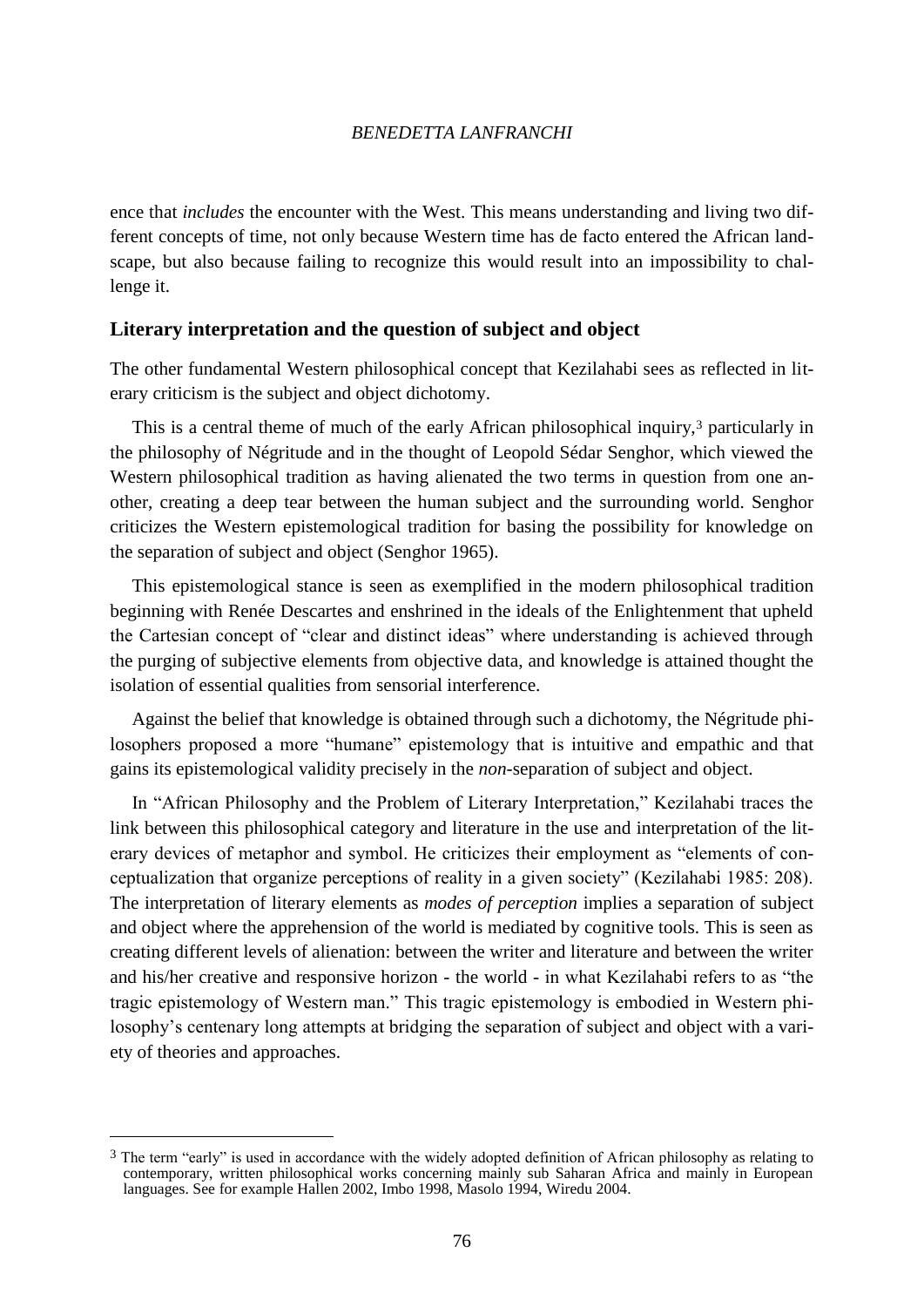It is the interpretation of literary devices such as metaphor and symbol that marks the difference between what Kezilahabi calls the "techno-critic" and the "onto-critic." The techno- critic privileges a scientific form of knowledge that aims at equating man"s cognitive tools with the manifestation of reality. This form of knowledge is limiting as it confines the entirety of the human artistic expression to pre-defined aesthetic mediums, thus severing the work of art from the world, where the world is potentially a constant source of inspiration and meaning. As Kezilahabi explains:

Literary techno-critics of African literature have personalized African life by setting it on paper and then analyzing it like biological data. It is for this reason that data from the African continent has come to be appropriated as personal property and not as life to be lived and understood. [But] whatever theories we may use in unraveling the nature of narrative, novels and plays, these theories cannot claim to understand the events of which they are theories. (Ibid: 220)

Similar questions had been raised by Wole Soyinka in *Myth, Literature and the African World*  (1976) in relation to African drama. In this book Soyinka analyses the shift in African drama from ritual *experience* to theatrical *representation*, which occurs as part of the transformation of the arts in Africa with the advent of colonialism. He writes that:

The serious divergence between a traditional African approach to drama and the European [...] will be found [...] in what is a recognizable Western cast of mind, a compartmentalizing habit of thought which periodically selects aspects of human emotion, phenomenal observations, metaphysical intuitions and even scientific deductions and turns them into separatist myths (or "truths") sustained by a proliferating super structure of presentation idioms, analogies and analytical modes. (Soyinka 1976: 37)

The powerful opening line of the book - "I shall begin by commemorating the gods for their self-sacrifice on the altar of literature" – illustrates the dilemma of representational theater that entails the end of the sacred and magical elements contained in ritual: once featured as characters of the dramatic *pièce*, the gods lose their divine quality and are turned into mere symbols.

The shift in Yoruba dramatic expression also entails a transformation of the collective dimension of ritual where the whole community would be made to experience the ephemeral essence of human life constantly subjected to divine whims through one member's battle with the gods.

Soyinka writes that this "communal ecstasy or catharsis" is lost in the process of re-staging, leading to the

perennial question of whether ritual can be called drama, at what moment a religious or mythic celebration can be considered transformed into drama, and whether the ultimate test of these questions does not lie in their capacity to transfer from habitual to alien environments. (Ibid: 45)

Soyinka"s reflections on the transformation of Yoruba drama can be read closely to those of Friedrich Nietzsche in *Birth of Tragedy*, where the German philosopher attributes the end of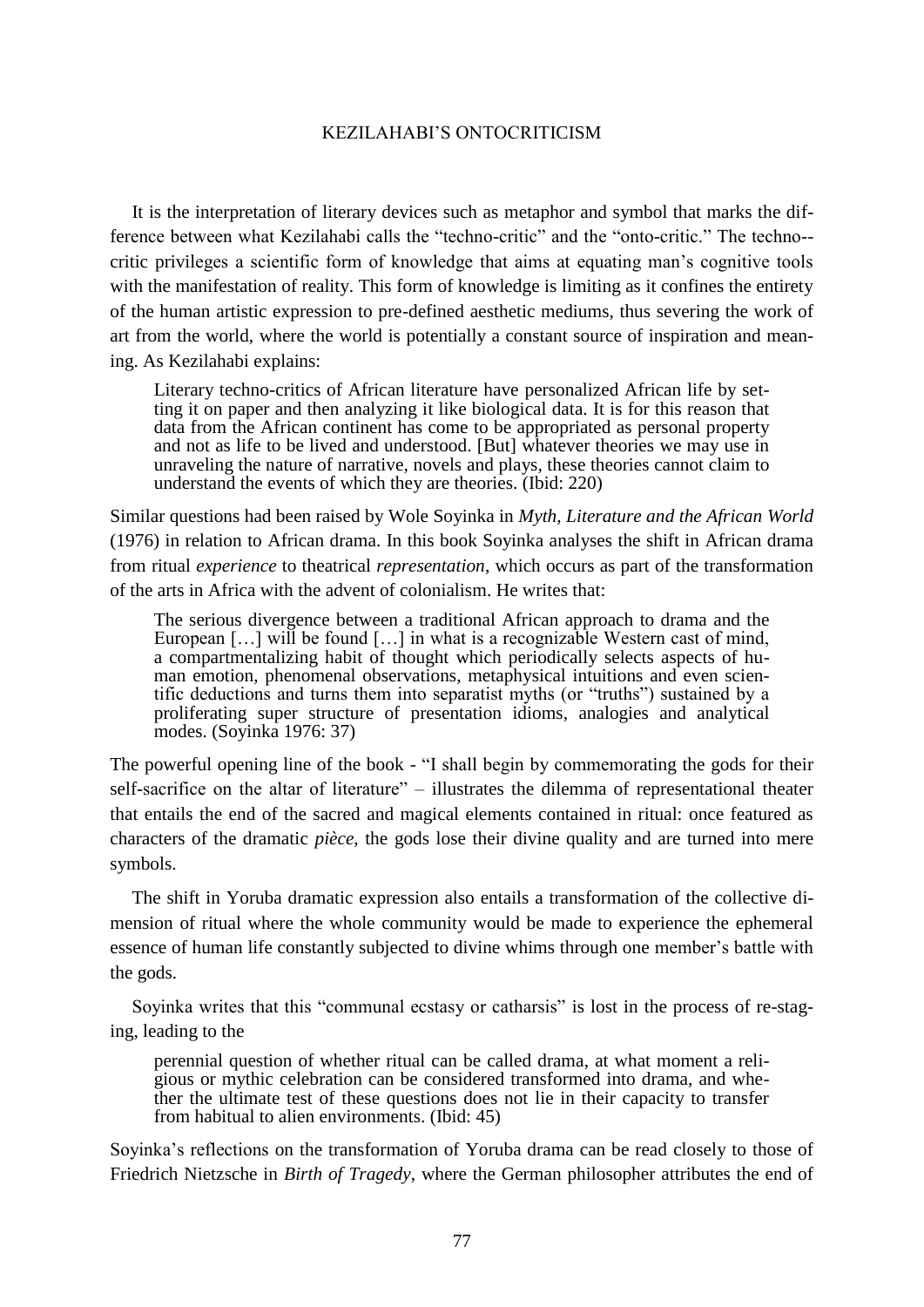Greek tragedy to the last of the tragic poets, Euripides,<sup>4</sup> who replaces the *tragic* element of the tragic heroes – their powerlessness over their own destiny that is in the hands of the gods – with elements of self-consciousness that lead the heroes to a sense of control over their actions. Greek tragedy ends the moment in which the rational element is introduced onto the scene. The rational element is also the moral element as it presents the hero with a choice between right and wrong. With the end of tragic representation, Greek tragic *life* is also lost to make way for philosophy, which was spreading in Athens at the time of Euripides through Socrates' invitations to reflect on the nature of things and on good and bad actions (Nietzsche 1972).

The important question that *Myth, Literature and the African World* raises is whether the Yoruba gods are bound to die away like the Greek ones – sacrificed to the altar of literature as the Greek gods were sacrificed to the altar of reason - or whether literature can still reserve them a place within its contemporary creative horizon. This brings us back to Kezilahabi"s question of what aesthetic canons are referred to by literary critics. The importance of reading African literature with a consciousness of African aesthetic paradigms – past and present – lies in aesthetics" profound connection with broader philosophical meanings and worldviews.

Kezilahabi's own search for a new literary dimension calls for an ontological approach to African literature and literary criticism that can overcome the subject and object dichotomy contained in the epistemological approach that "places faith in alienation as a necessary condition for objectivity" (Kezilahabi 1985: 194). He refers to the epistemological approach as turning literature into "a body of knowledge that signifies" (Ibid: 194), a "corpus," evoking the idea of a corpse - a literary piece that lies like a dead body for both writer and reader. Against this objectifying glance, African literature has to be *liberating*. The conceptual liberation Kezilahabi advocates for is from what has been famously discussed by French philosopher Jacques Derrida as "logocentricism" (Derrida 2007). In "African Philosophy and the Problem of Literary Interpretation" the use of the term *logos* connotes a Western conception of life whereby the experience of Being is perpetually mediated by *reason as rationality*.

Logocentrism for Kezilahabi also means placing the West at the centre of all discourses and upholding Western morals as universal and unquestionable. This is where the idea of "value ladeness," previously introduced in relation to the concept of time, returns to occupy a central position in Kezilahabi"s philosophy.

The question of value accompanies the notion of time as a linear progression pointing to the future, as it places the West well ahead in the race and Africa far behind, struggling to catch up. The notion of value also goes beyond the idea of progress as scientific, economic and technological advancement and comes to encompass moral and ethical ideals. Logocentrism has meant for Africa placing the West at the centre of its cognitive and moral universe

<sup>4</sup> Significantly, one of Wole Soyinka"s plays is the re-adaptation of Euripides" *Bacchae*.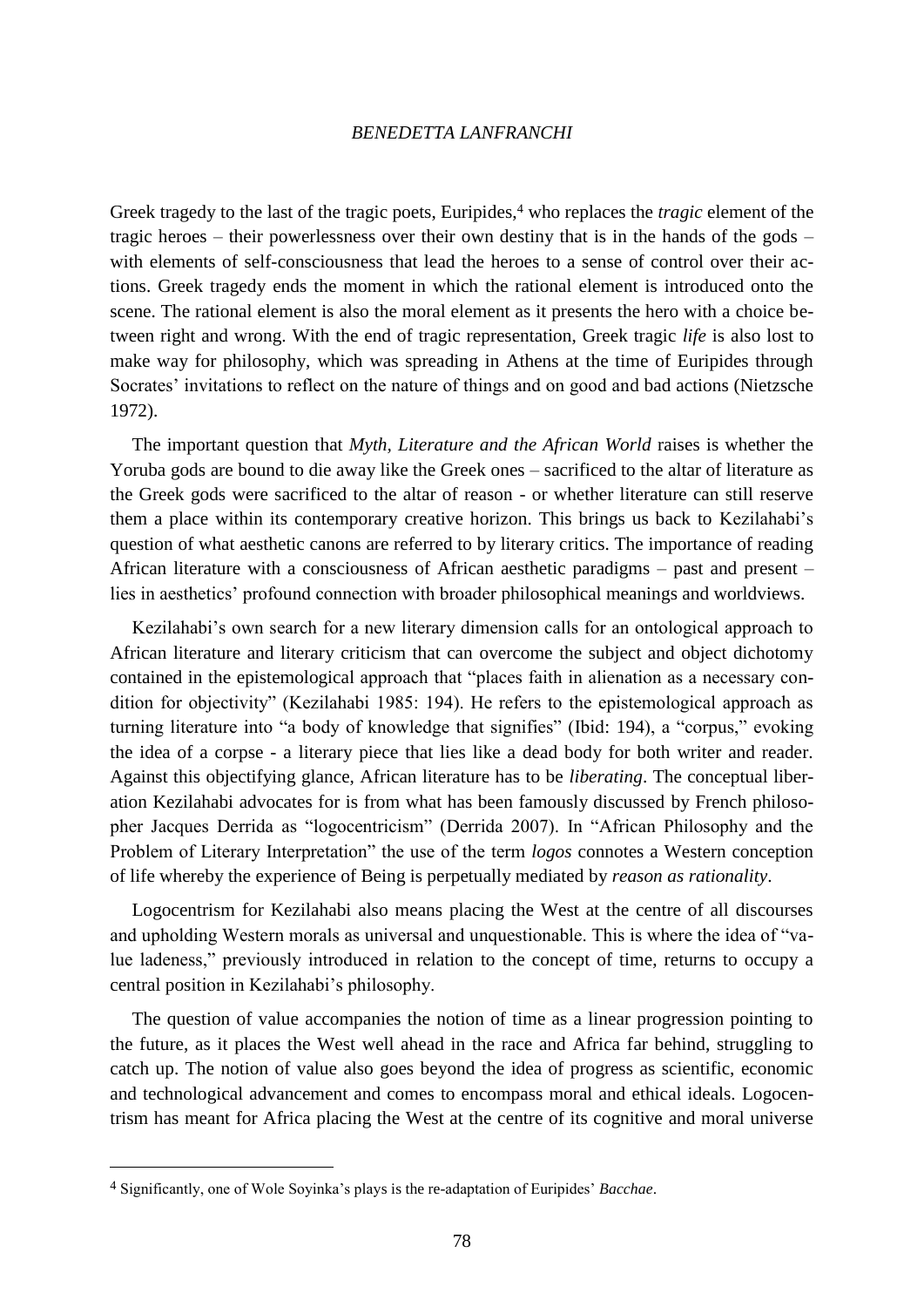and attributing the embodiment of all values to the Western world. One of the most powerful ways through which this has happened in Africa is through the spreading of the Christian faith.

Kezilahabi"s philosophy aims to "desacralize the logos," to "de-centre logocentrism so that a space may be created for another kind of language" (Kizilahabi 1985: 107). He proposes that African writers:

[...] emancipate themselves from the constraints of Western logocentrism and take a new direction by doing violence to the logos and stripping off all the hypocrisy that surrounds it. This means that African literature will have to do violence to all forms of codification and signification, all forms of Western style and genres, and take a direction of its own. Only by doing this can there be any hope of transcending Western norms of literary creativity. (Ibid: 107)

Kezilahabi calls this kind of desacralizing activity in African literature the creation of a space "for the possibility of the establishment of a new point of self-referentiality through the transgression of a value-laden Western philosophy." (Ibid: 111)

An example he gives of desacralization of the logos is a passage from Ugandan writer p"Bitek"s *Song of Lawino*:

Maria the clean woman Mother of the hunchback Pray for us Who spoil things Full of graciyal (Ibid: 110)

Kezilahabi writes that "calling Christ a hunchback is more than a deconstruction, it is a desacralization that is destructive of Christ in denying him divineness. Christian morality is no longer a point of reference for African behaviour." (Ibid: 110)

Language plays a major role in the onto-critic's quest for truth, as an important aspect of onto-criticism is the liberation of words from convention. For Kezilahabi, the liberation operated on behalf of literature lies in its potential of "dismantling the resemblance of language to the world" (Ibid: 217). Dismantling the resemblance of language to the world entails the rejection of "articulate, rationalized speech" as the medium of all communication and the medium of all experience (Ibid: 217). This desacralizing activity allows for other meanings to be accommodated into the realm of literature and thus of human discourse.

Kezilahabi rejects a literary approach that completely "dries up" the writer's creative horizon. This creative horizon potentially includes infinite possibilities that may stand in contradictory terms with one another: such as the logical and illogical, the rational and non-rational, the real and the spiritual, God and Gods, eternal, cyclical time and linear time - the possibility for contradictions and co-existence of opposites.

A creative horizon of infinite possibilities *can* appear in literature; in fact, literature (and all artistic expression in general) may be its privileged dwelling place. The Gods *can* come to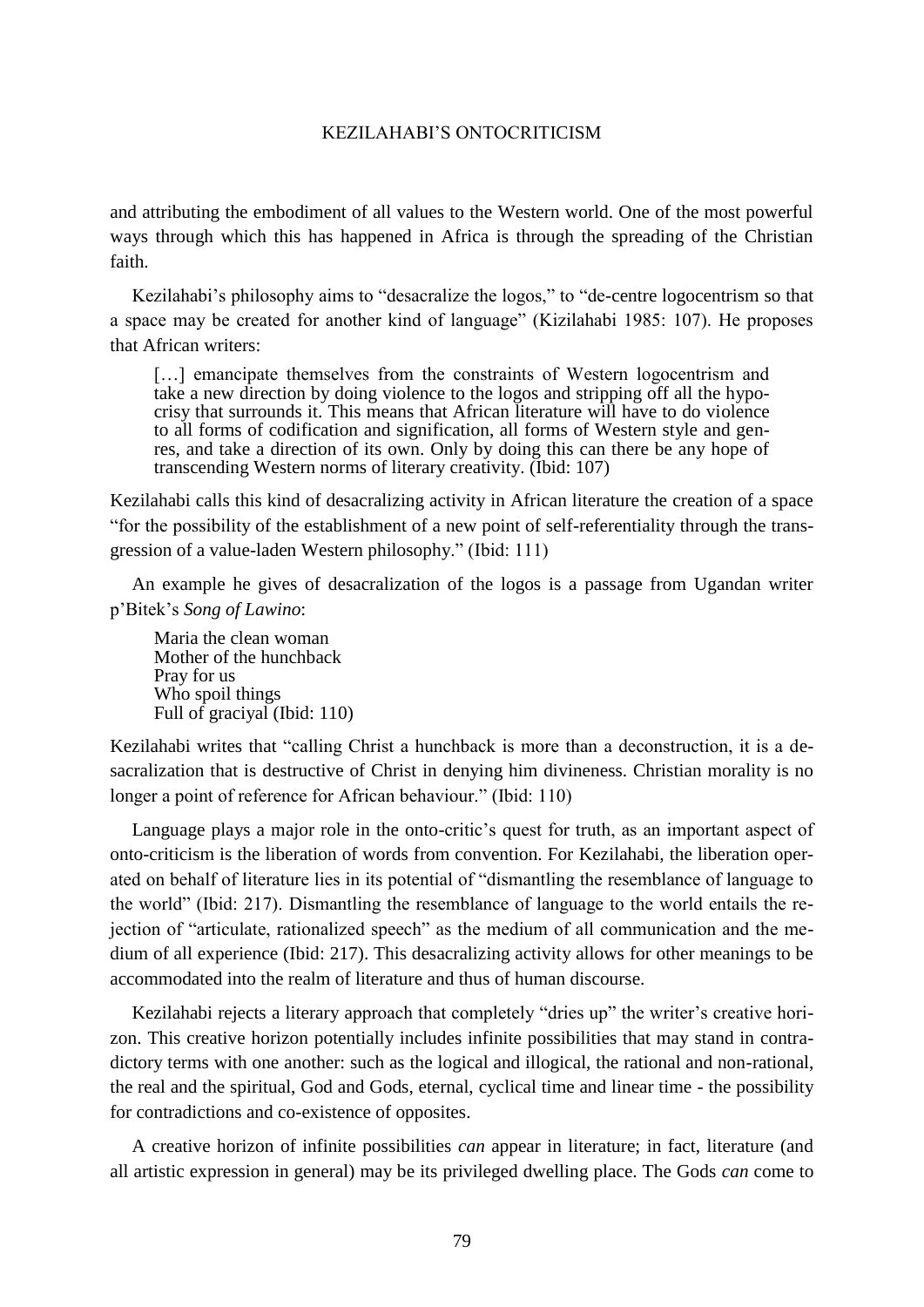be in literary creation, time *can* be eternal, cyclical and progressive *simultaneously*, defeating rational, scientific discourse. Good and evil needn"t be resolved but may continue to coexist and just *be*, defeating moralistic interpretations.

The coexistence of opposites may also be a particularly significant element in African literary criticism as it reflects the profoundly African experience of "keeping together" diverging worlds as an outcome of colonialism. The ability to keep together worlds and worldviews that are in apparent contradiction with one another can be seen as an infinitely precious contribution of African literature and African philosophy to universal aesthetic and intellectual heritage.<sup>5</sup>

The limitlessness of expression invoked by Kezilahabi is essential in countering the tendency to what he deems to be value laden literary interpretations that turn literature into a *moral enterprise* - a ransacking of the text in search of values. Kezilahabi also uses the term *transparency*, which evokes an even stronger metaphysical sense of value. If the tragic epistemology of Western man is the separation of the subject from the world, then it is also the history of metaphysics intended in the nietzschean sense of the constant suppression of the existent in light of an abstract and overarching truth. Reading African literature as transparency means impeding the work from telling its story freely while attempting to organize it *in light of* or *in view of* something else – the future, moral values, symbolic meaning, etc.

To dismantle the "language of *techne*," Kezilahabi calls for "the language of thinking," which is the language of Being. But what is the language of Being? How can this Being be attained without the mediation of accurate tools? And finally, what is this Being?

The influence of Heidegger is evident in this part of Kezilahabi"s writing. According to Kezilahabi, Heidegger is one of the few Western philosophers who has "looked at the Western world in a critical manner" thus making him a "anayeondoa ukungu"<sup>6</sup> (Ibid: 6). Heidegger"s philosophy was centered on the idea that modern, Western man for the most part lived in-authentically. Authenticity for Heidegger concerns the relation to Being and the authentic life is the one most in tune with the manifestation of Being. The inauthentic life is the one that conceals Being, mainly through the covering up of death as man"s truest existential possibility and through the dwelling in the world in an exploitative, self-referential manner (Heidegger 1970, 1997).

<sup>5</sup> In her paper "*The World is Like a Dancing Mask*: Representations of the Igbo Worldview in Chinua Achebe"s Things Fall Apart and Arrow of God" presented at the SOAS Research Students Society Worldscapes Conference on March 10, 2012 Louisa Egbunike spoke of Achebe"s portrayal of co-existing diverging elements in Igbo society, such as the acceptance of the Christian faith and the maintenance of non-Christian religious elements. Egbunike pointed to the ability to keep multiple experiences in dialogue as a characteristic element of the Igbo worldview. Though these are my own elaborations of the paper and these are not the presenter"s own words, I wanted to mention it here as I found the paper very interesting and touching some of the themes that have come up in my readings of Soyinka and Kezilahabi.

<sup>6</sup> Swahili phrase meaning "one who takes away the mist."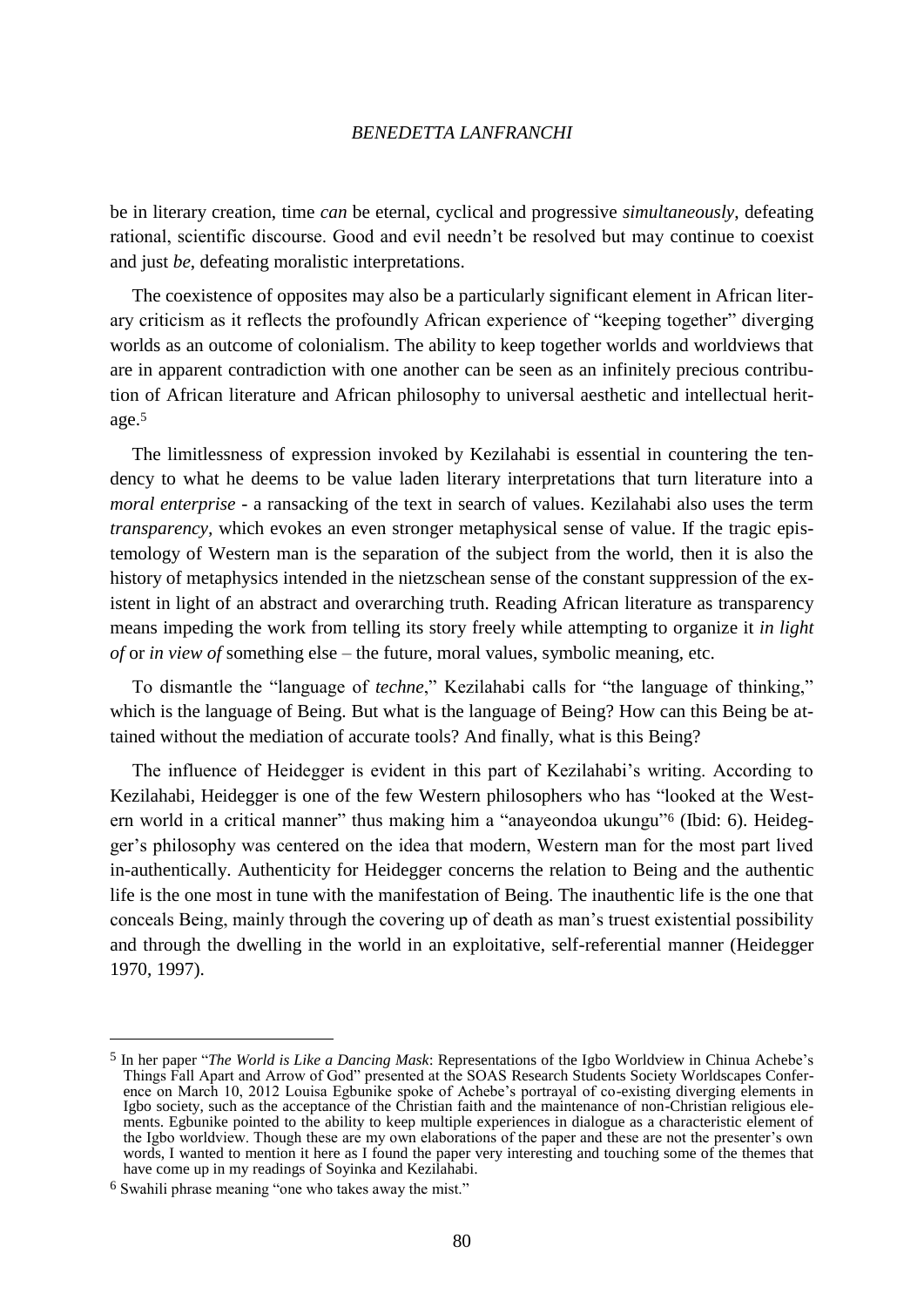Heidegger's influence on Kezilahabi is in the idea that Being is truth that needs to be uncovered, disclosed. Authenticity is defined by Kezilahabi as

[...] that primordial ontological basis that seeks to uncover the relation between the essence of man to the truth of Being through pre-oriented understanding, and disables a subject to make use of what is present at hand, to project possibilities and potentialities and hold on to it by not letting out of memory. (Kezilahabi 1985: 227)

The ontological approach thus calls into question literature's relation with an original sense of being, beyond the formal and mundane aspects analyzed by critics. Kezilahabi believes that many African writers have lost sight of the ontological scope of their work and have to reconnect to it by grounding their literature into a proper horizon of meaning, which includes memory of the past and of tradition.

The notion of pre-oriented understanding that Kezilahabi derives from Heidegger's *Vorgriff* (pre-conception) plays a major role in the ontological grounding of literature. Pre-oriented understanding is a pre-determined conceptual and anticipatory scheme foreshadowing what is to be understood. Kezilahabi also denotes this with the profoundly phenomenological term of "the horizon of the unsaid."

The horizon of the unsaid is the universe of meaning we are always grounded in, like an archive of experience. It is from this ground that we continually make new experiences and incorporate them into our horizon. The way we experience things will be determined by that horizon, as all experience includes former experience and thus a pre-understanding of things. Being grounded into a horizon of meaning and understanding means being at home.

The feeling of literary homelessness is thoroughly described by Kenyan writer Ngugi wa Thiong'o in *Decolonising the Mind*, where he explores the challenges involved in being an African writer in contemporary Africa. Ngugi passionately describes the sense of alienation from his own people that is caused primarily by his writing in English, which is what ultimately leads him to the definitive abandonment of English as his artistic medium (Ngugi 1986).

Rettova defines philosophical discourse as "the discourses that are the medium of philosophical reflection in a given culture" and identifies African literatures – especially in African languages – as carrying the leading role of philosophical discourse in contemporary African societies because: "It is in those that both foreign and indigenous, both modern and traditional influences get reflected, elaborated, and creatively appropriated or rejected" (Rettova 2004: 48). This point is further elaborated by Rettova when she writes that "Modern Afrophone literatures (literatures in Afrophone languages) are a perpetuation of the traditional and intellectual discourse, they use the same words and operate within the same conceptual frame, they refer to proverbs, too, and they bend traditional wisdom according to the conditions and requirements of the present day" (Ibid: 48). The differentiation between Europhone and Af-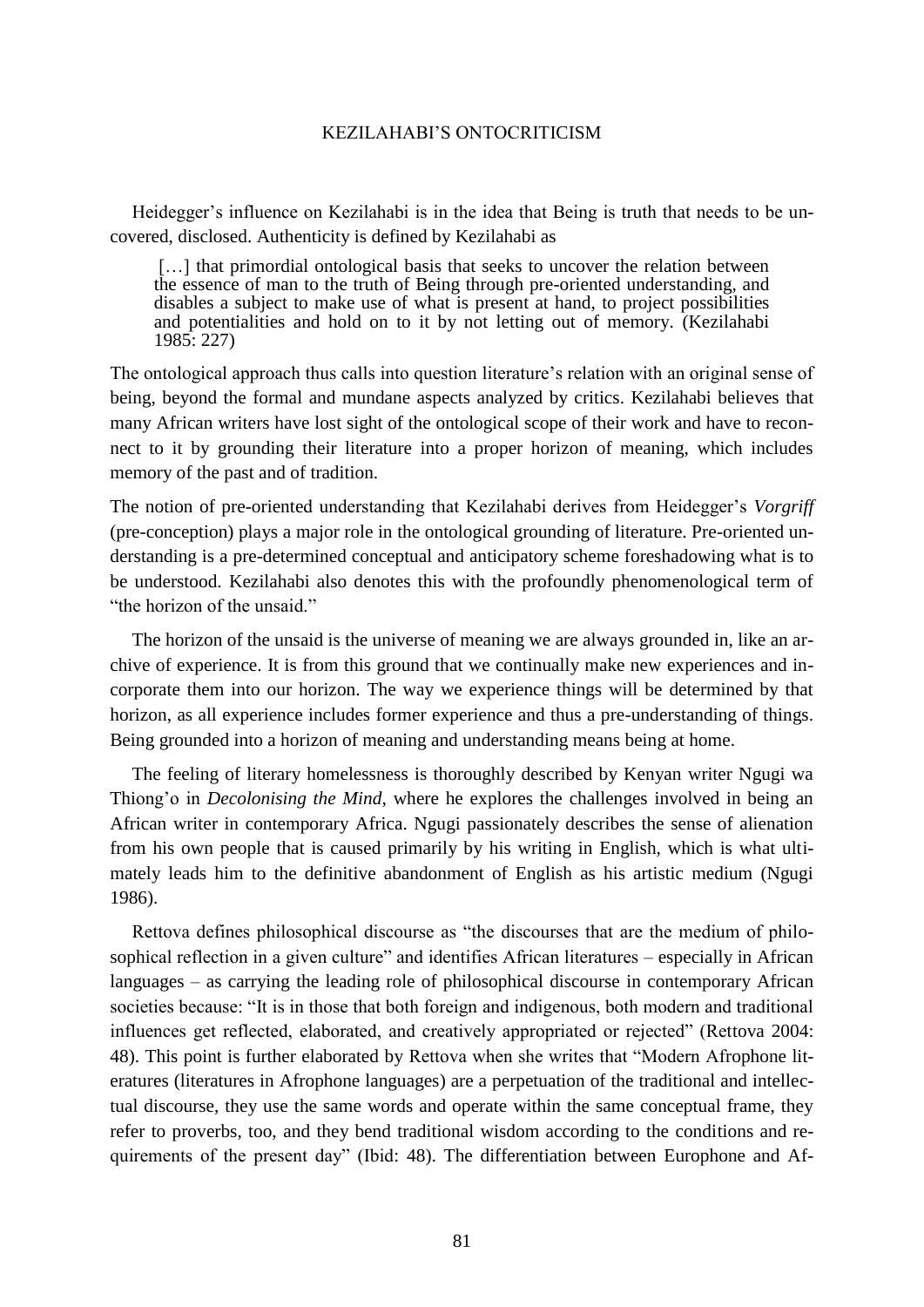rophone literatures invites to further reflection on the relationship between language and literature"s "horizon of the unsaid."

Does writing in the mother tongue place the writer closer to that ontological home from which truth can be disclosed? Does it reflect the importance of the bifocal stance, encompassing the new languages and new horizons of meaning that have entered the African landscape? These questions continue to be posed by different writers, critics and philosophers, some of which from the time of Kezilahabi"s doctoral work have come to constitute the growing field of post-colonial studies, which is focused on answering these questions as particular to the colonial experience.

Rettova"s specification of different Afrophone literary and philosophical dimensions also contributes to the above debates by discerning different realities within what Kezilahabi broadly refers to as "African literature" in his dissertation. The use of the term in such a broad sense is certainly controversial as it generalized problems and challenges that have not necessarily been experienced in the same manner across the entirety of the African literary sphere.<sup>7</sup>

The obstacles encountered in seeking broad thematic categories are also illustrated by Barber and Furniss" difficulty in identifying uniquely defining characteristics of African language literatures, besides their being written in African languages (Barber and Furniss 2006).

# **Conclusions**

 $\overline{a}$ 

While on the one side general statements encompassing the whole of the African literary tradition are advanced, on the other side the whole of the Western literary tradition is seen as centered on the journey motif and significant Western literary genres that subvert the conception of time as linear and progressive are not taken into account.

Further, what Kezilahabi negatively terms as the ethnophilosophical stance is being turned unto the West through assertions such as "the Western conception of time" and through the association of the epistemological approach to literature to a *Western mode of being*. This is particularly curious given Kezilahabi"s profound connection to Western philosophy in his search for an authentic dimension for African literature and given that the subject and object dichotomy that he describes as rooted in the Western Weltanschauung has also been problematized by Western philosophers whom he traces inspiration from. Kezilahabi's profoundly heideggerian notion of truth as the diclosedness of Being stems from the German philosopher"s life-long critical stance towards an epistemological conception of truth as correctness, based on the separation of the knowing subject and the known object (Heidegger 1970, 1997).

<sup>7</sup> I am particularly grateful to Martin Orwin for highlighting this point through the example of the Somali poetic tradition where he has not found mention of the challenges that Kezilahabi has generalized to the whole of African literature. It seems that the literary reality he describes in this dissertation is of the particular kind that has had significant contact with Western readership and/or criticism. What is important to point out is that not all of the African literary production is necessarily implicated in the dynamics and problems put forth in Kezilahabi"s dissertation.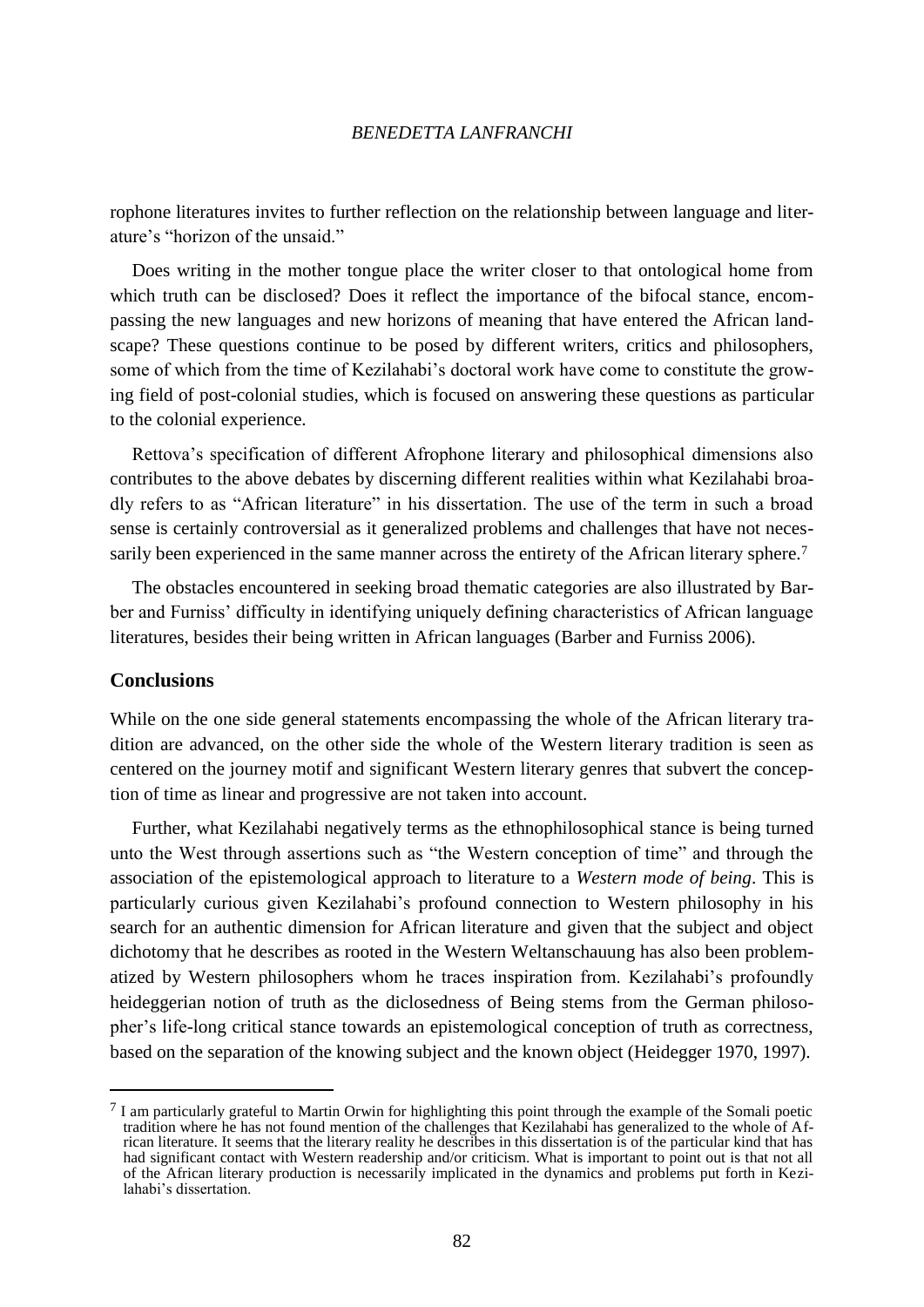Finally, by associating the Western world with a Weltanschauung that Kezilahabi clearly identifies with hegemonic power in the form of colonial conquest, economic and political dominance and technological tyranny, he seems to disregard the *plurality* of Western Weltanschauungs - many of which are quite discordant with the dominant ideology and may in fact be extremely close to "African quests" for conceptual and material liberation.

Why does Kezilahabi uphold an Africa-West dichotomy when he himself is tracing inspiration from Western philosophers attempting to overcome the obstacles he sees on the road of African literature? In associating a world-view, a conception of time, an epistemological stance with an entire section of the world - The West - is Kezilahabi doing justice to the complexities present on "the other side"? Is this not a "making an essence" out of the West?

One possible answer to these questions could be that Kezilahabi upholds this dichotomy because he holds Western philosophy to be unable to resolve its tragic epistemology as it is too deeply rooted in the separation of subject and object and cannot escape it - even in its attempts to reconcile the two elements, the separation remains as a point of departure and something that must constantly be reckoned with. It may well be that African philosophy is free from this particular epistemological problem while Western philosophy is unable to free itself from the tragic dichotomy that has characterized so much of its inquiring activity. But then it is also true that African philosophy is called into question by Western philosophy to address this matter. These two philosophical traditions become engaged with one another to resolve philosophical themes that belong to *universal* human thought - though necessarily rooted in different traditions that rightfully need to be recognized and acknowledged, if not for the sole motive that it is often through the acknowledgment of *different* knowledge systems and traditions that questions of philosophy find their richest and most innovative resolutions.

The theories advanced in "African Philosophy and the Problem of Literary Criticism" can be read and applied well beyond the field of African literature because they address philosophical questions that do not concern Africa alone. Kezilahabi"s critique of techno-criticism and of epistemological approaches to literature can be applied to any literary discourse and also to wider discourses in aesthetics.

Whereas regarding literature Kezilahabi tells us that it is impossible to *live* it without an aesthetic and moral grounding into its proper horizon of the unsaid, philosophy bridges that impossibility because it is explicative of its own grounding and pertains to the world of ideas which are communicable and, as such, universal. Given the profoundly philosophical nature of this study, the abandonment of the Africa-West dichotomy appears to be particularly desirable in order for the ideas advanced by Kezilahabi in the field of aesthetic criticism to gain universal breadth. While advancing these critiques to "African Philosophy and the Problem of Literary Interpretation," it is important to contextualize this work in order to gain perspective on Kezilahabi"s philosophical theory as one that is also permeated with a sense of historical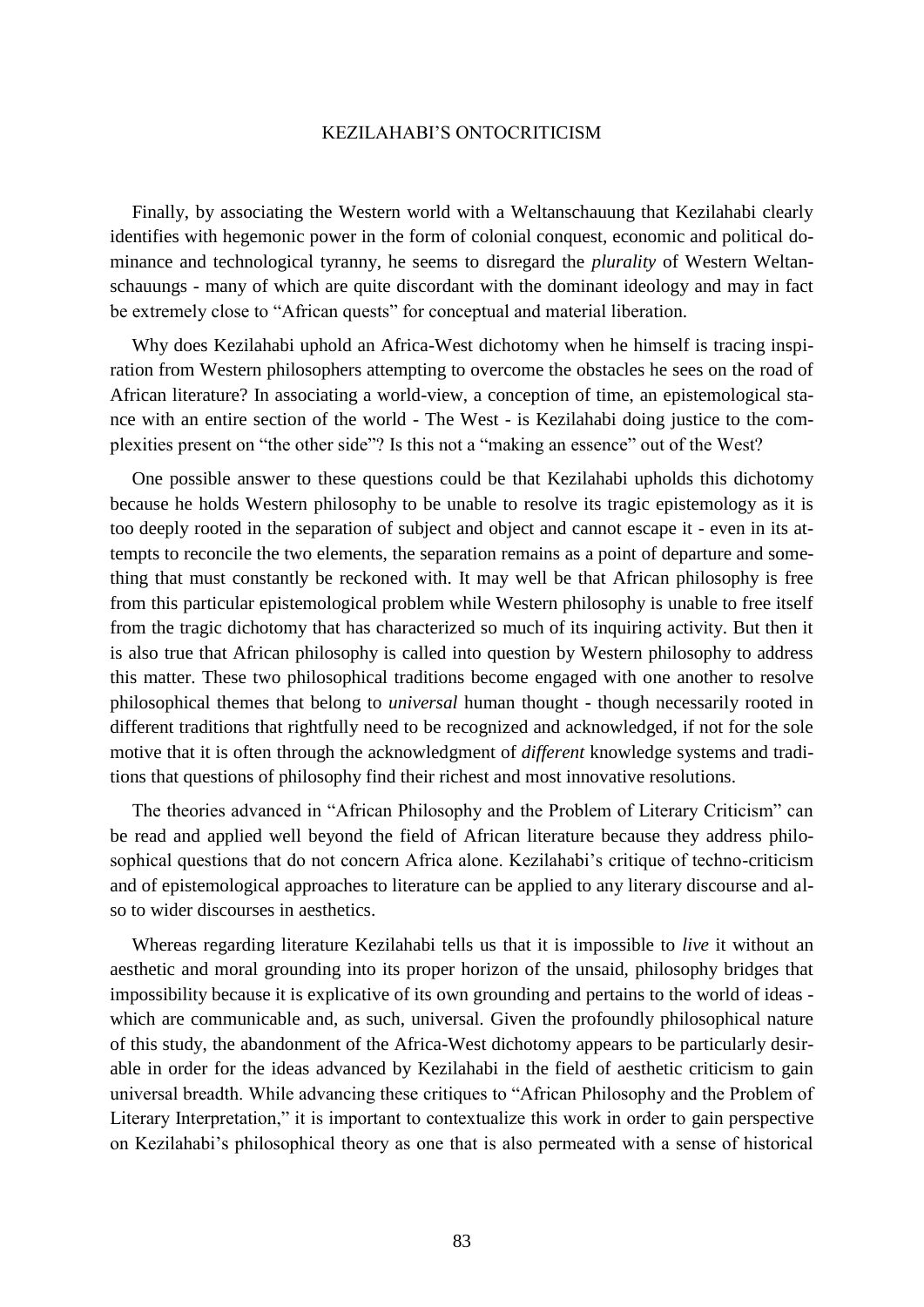urgency: to free language; to bring authenticity to the African literary discourse; to conduct this in a spirit of self-loyalty. All of these imperatives carry important political implications.

The liberation that Kezilahabi augurs from the standpoint of literature - liberation of literary genres, styles, themes and interpretive tools from Western literary criticism - is directly connected to material liberation in society, culture, economics and politics. This is because Kezilahabi sees the underlying language that holds its grip on all these dimensions of African life as being the same: one that to a large extent is still the language of colonial domination.

Kezilahabi's description of a value-laden literary interpretation that fixes meanings for literature and for Africa calls for activism on the part of African writers to contribute to the unmasking of these inauthentic dimensions. That is why another one of Kezilahabi's propositions for African literary criticism is that it be *creative* - as artistic expression but also a socially responsible force. Writers" responsibility lies in interpreting reality and generating meaning for their readers as well as being faithful to the cause of African economic and political liberation. Placing the West at the centre of the universe of meaning has entailed the unshakable hegemony of the West"s material and moral superiority and it prevents African philosophers and writers from unveiling the truth of the African situation: that Africa is still colonized. What is needed is that African writers and philosophers perform an

uncovering of false consciousness [which] is definitely one of the vital aspects of liberation. It means violating the moral principles championed by the establishment; it also means negating the ideological deceptive language of the ruling class. (Ibid: 111)

The urgency of this stance also lies in the re-claiming of an African aesthetic tradition that risks being completely disregarded by interpretations of African literature that uncritically apply paradigms from Western literary canons and miss out on the universe of references contained in African literary works. The power that this kind of criticism continued to exercise well beyond the official end of colonialism and during what was an extremely critical time for African writers to narrate their experiences and thoughts was certainly felt as a very real threat by Kezilahabi at the time of his writing "African Philosophy and Problem of Literary Interpretation."

This precise feeling of power discrepancy in the field of literary studies is narrated unequivocally by Jeyifo in his 1990 article "The Nature of Things: Arrested Decolonization and Critical Theory" when he writes that:

Behind the claims and counter-claims the 'foreign' scholar-critics and 'native' claimants of "natural" propriety rights to critical insights lies a vastly displaced play of unequal power relations between the two camps. [...] Only rarely … does the Africanist scholar acknowledge the vastly unequal relations of power and privilege between African and non-African scholars and critics of African literature […]. (Ashcroft et al 2006: 65)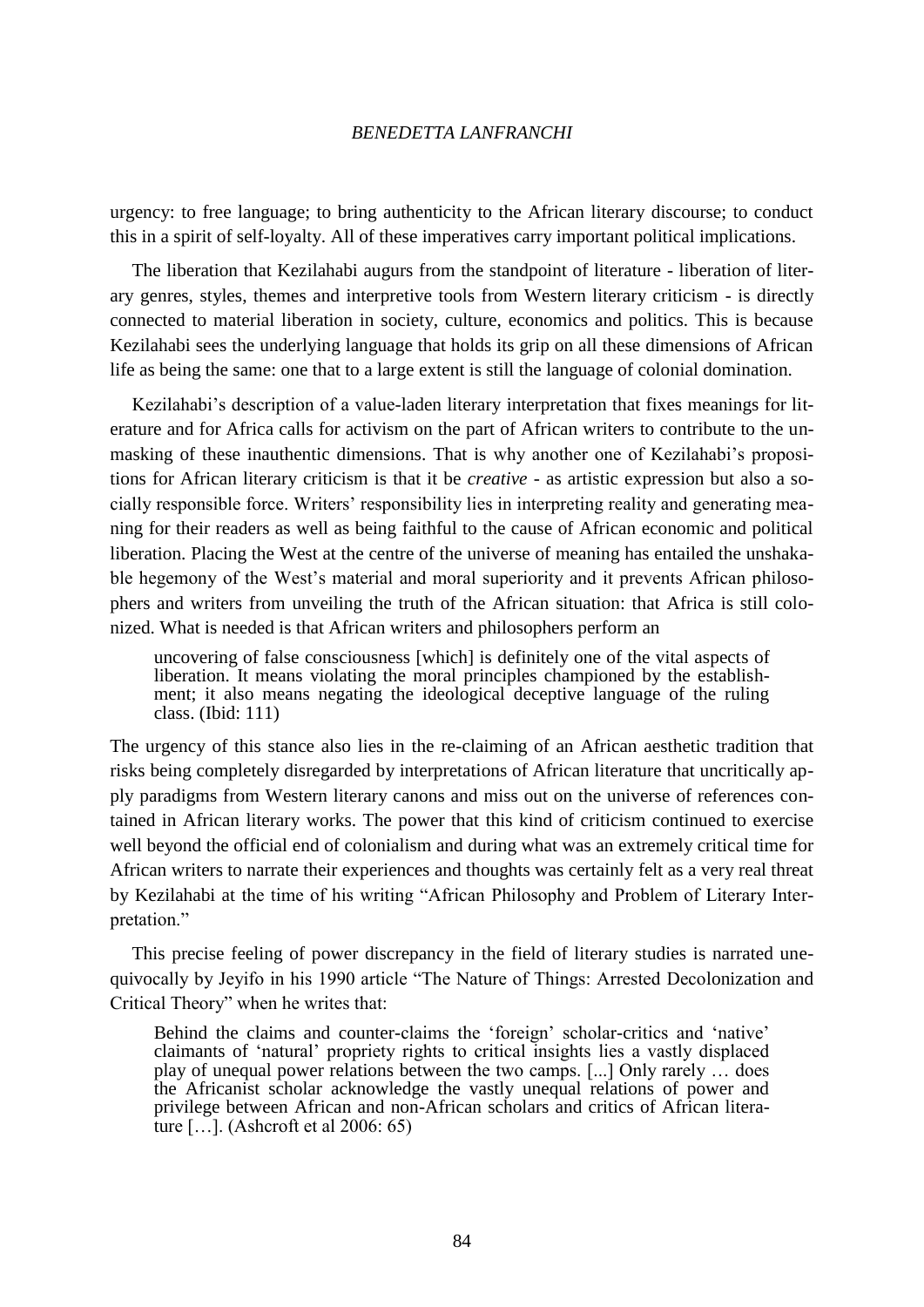In "African Philosophy and the Problem of Literary Interpretation," literary criticism features as possessing the dual aspect of reflecting hegemony and at the same time constituting a philosophical tool with the potential for liberation.

The project of onto-criticism is thus the laying of this projective ground for philosophical and cultural liberation, which are in turn directly connected to political, social and economic freedom.

# **References**

- Abbagnano, Nicola. 2006. *Storia della Filosofia*. (vol. 7, 8) Novara: Gruppo Editoriale L"Espresso.
- Abiola, Irele F. (ed.) 2002. *The Cambridge Companion to the African Novel*. Cambridge: Cambridge University Press.
- Ashcroft, Bill, Gareth Griffiths, & Helen Tiffin. (eds.) 2006. *The Post-Colonial Studies Reader Second Edition*. London, New York: Routledge.
- Barber, Karin & Graham Furniss. African Language Writing. *Research in African Literatures* 37, 3: 1-14.
- Brambilla, Cristina. s.a. *La Negritudine*. Bologna: Editrice Nigrizia.
- Césaire, Aimé. 1968. *Return to My Native Land*. Paris: Présence Africaine.
- Césaire, Aimé. 1997. Discourse On Colonialism. *African Philosophy: An Anthology*, ed. by Eze, Emmanuel Chuckwudi. Oxford: Blackwell Publishers. Pp. 222-228.
- Childs, Peter & Roger Fowler. 2006. *The Routledge Dictionary of Literary Terms*. London, New York: Routledge Taylor and Francis Group.
- Christa Knellwolf & Christopher Norris. 2001. *"Frontmatter." Twentieth-Century Historical, Philosophical and Psychological Perspectives.* (Cambridge Histories Online. Cambridge University Press. DOI: 10.1017/CHOL9780521300148.001) Cambridge: Cambridge University Press (last accessed 17 April 2012).
- Diegner, Lutz. 2005. Intertextuality in the Contemporary Swahili Novel. Euphrase Kezilahabi"s *Nagona* and William E. Mkufya"s Ziraili na Zirani. *Swahili Forum* 12: 25-35.
- Diegner, Lutz. 2002. Allegories in Euphrase Kezilahabi"s Early Novels. *Swahili Forum* 9: 43- 74.
- Derrida, Jacques. 2007. *Basic Writings*. (ed. by Barry Stocker) London, New York: Routledge.
- Descartes, Rene. 1997 <sup>[1</sup>1641]. *Meditazioni Metafisiche* Bari: Laterza.
- Hallen, Barry. 2002. *A Short History of African Philosophy*. Bloomington, Indianapolis: Indi-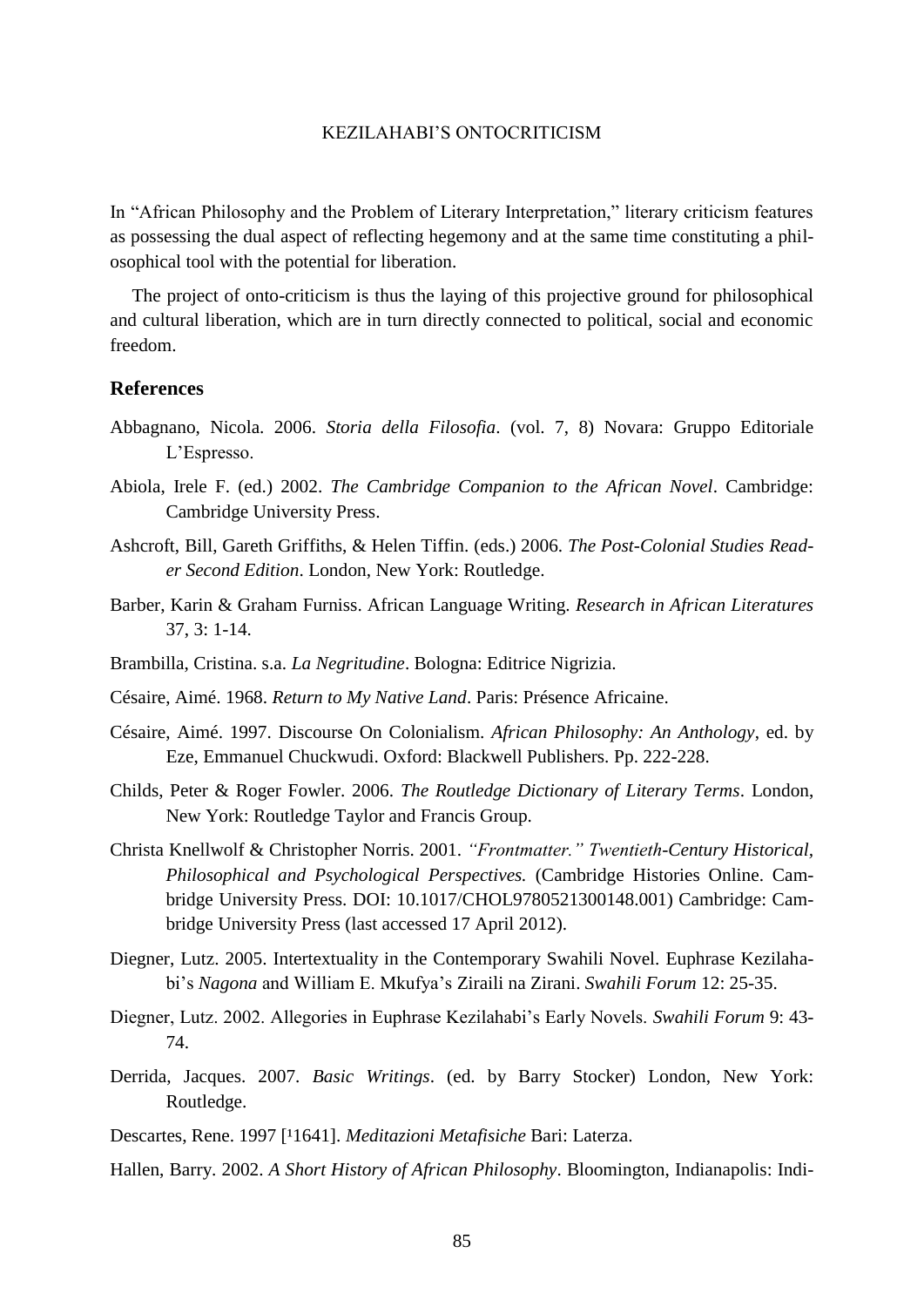ana University Press.

- Heidegger, Martin. 1997. *Martin Heidegger Basic Writings*. (ed. by David Farell Krell) New York: Harper San Francisco.
- Heidegger, Martin. 1971 [<sup>1</sup>1927]. *Essere e Tempo*. Milano: Longanesi & C.
- Hountondji, Paulin. 1983. *African Philosophy: Myth and Reality*. Bloomington: Indiana University Press.
- Imbo, Samuel Oluouch. 1998. *An Introduction to African Philosophy*. Lanham: Rowman & Littlefield Publishers.
- Jeyifo, Biodun. 2006 [1990]. The Nature of Things. Arrested Decolonization and Critical Theory. *The Post-Colonial Studies Reader Second Edition*, ed. by Ashcroft, Bill, Gareth Griffiths, & Helen Tiffin. London, New York: Routledge. Pp. 62-56.
- Kezilahabi, Euphrase. 1985. *African Philosophy and the Problem of Literary Interpretation*. (Unpublished PhD Dissertation) Madison: University of Wisconsin.
- Khamis, Said A.M. 2002. Signs of New Features in the Swahili Novel. *Research in African Literatures* 36, 1: 91-108.
- Masolo, D.A. 1994. *African Philosophy in Search of Identity*. Bloomington, Indianapolis: Indiana University Press.
- Mbiti, John S. 1969. *African Religions and Philosophy*. Nairobi, Kampala, Dar es Salaam: East African Educational Publishers.
- Moretti, Franco. 2000. Conjectures on World Literature. *New Left Review* 1, January/February: 54-68.
- Mueller-Vollmer, Hurt (ed.) 2006. *The Hermeneutics Reader*. New York: The Continuum Publishing Company.
- Ngugi wa Thiong"o. 1986. *Decolonising the Mind. The Politics of Language in African Literature*. London: James Curry.
- Nietzsche, Friedrich. 1972 [<sup>1</sup>1872]. *La Nascita della Tragedia*. Milano: Adelphi.
- Ormiston, Gayle L. & Alan D. Schrift. 1990. *The Hermeneutic Tradition: From Ast to Ricoeur*. New York: State University of New York.
- p" Bitek, Okot. 1986. *Artist, the Ruler: Essay on Art, Culture and Values*. Nairobi: Heinemann.
- p" Bitek, Okot. 1966. *Song of Lawino. A Lament*. Nairobi: East African.
- Peters, Ted. 1977-1978. Metaphor and the Horizon of the Unsaid. *Philosophy and Phenomenological Research* XXXVIII: 335-369.